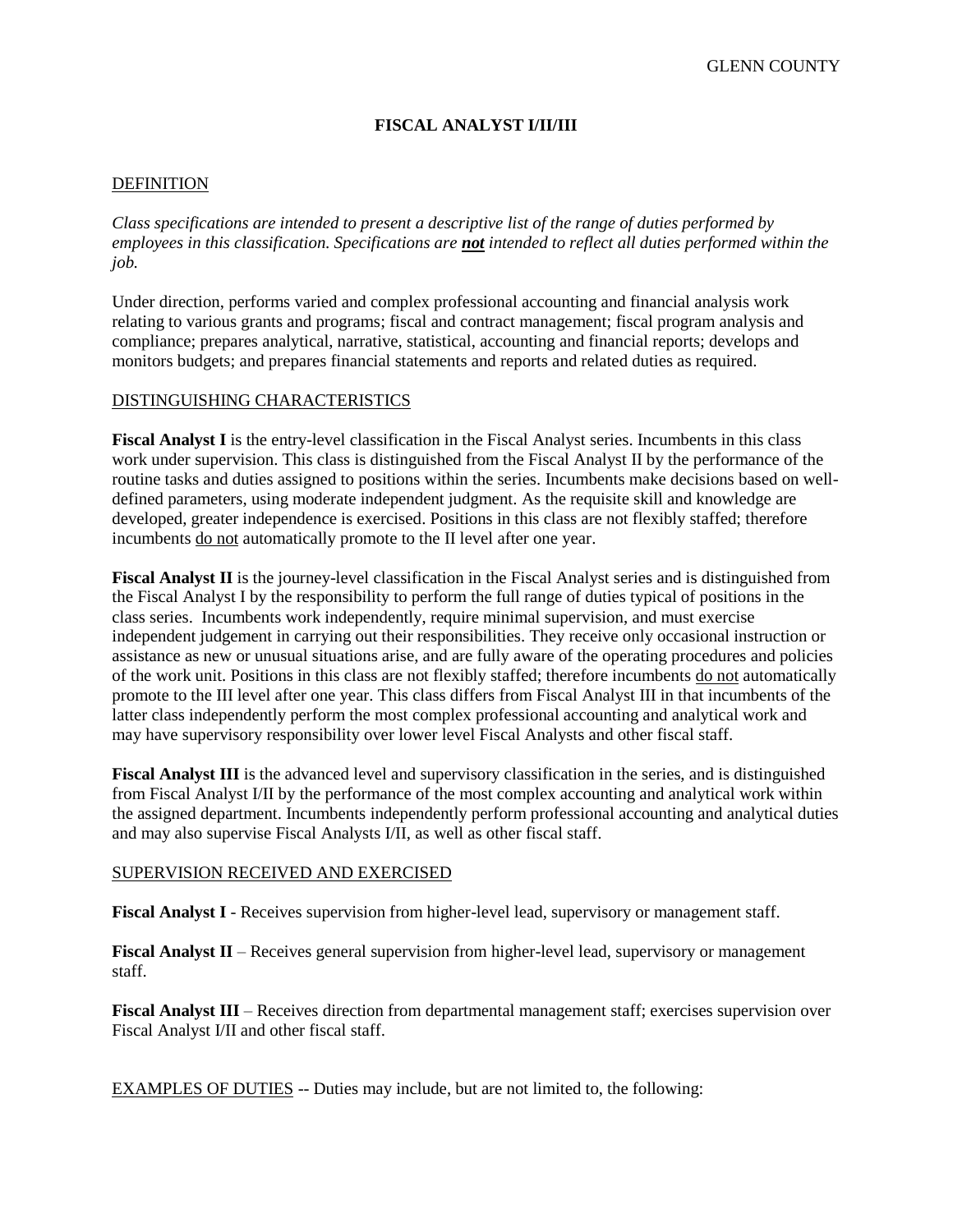### **Fiscal Analyst I/II**

Provides information for and prepares periodic accounting, fiscal reports, and analysis to internal units, federal, state, and local agencies and/or to private auditing firms as required by governing agencies.

Prepares reports and analysis on accounting activities relating to funds, grants and programs.

Prepares journal entries for programs, grants and related accounts; posts entries to general ledger; reconciles balances; transfers funds and closes accounts as appropriate.

Prepares various financial statements including worksheets, balance sheets, income statements, statements of cash flow, adjusting and closing balance sheets, depreciation schedules, allocation schedules, and cost reports.

Monitors the status of various grants including analyzing the availability of funds, reviewing expenditures, and ensuring that activities comply with grant regulations.

Maintains the budget for a variety of grants and programs; reviews supplies and equipment purchases and other related expenditures; monitors grant and program budgets.

Participates in the review, development and implementation of accounting systems and procedures.

Reconciles accounts.

Works to determine reasons for significant differences between anticipated revenues, expenditures and fund balances in department budgets.

Assists in the development and implementation of analytical studies that pertain to the short and long range financial planning for the department.

Develops tools and models for fiscal analysis.

Conducts studies, analysis and reconciliation of funds under departmental responsibility to ensure accuracy of all finance activities.

Performs analytical and technical work in the formulation and administration of department or division budgets, development and management of grants and contracts, and management of department level procurement.

Participates in budget development and administration for a variety of department budgets; prepares cost estimates for budget recommendations; monitors and controls expenditures.

Compiles and analyzes data.

Performs research and statistical analyses on administrative, fiscal, personnel, and/or programmatic issues.

Performs related duties as assigned.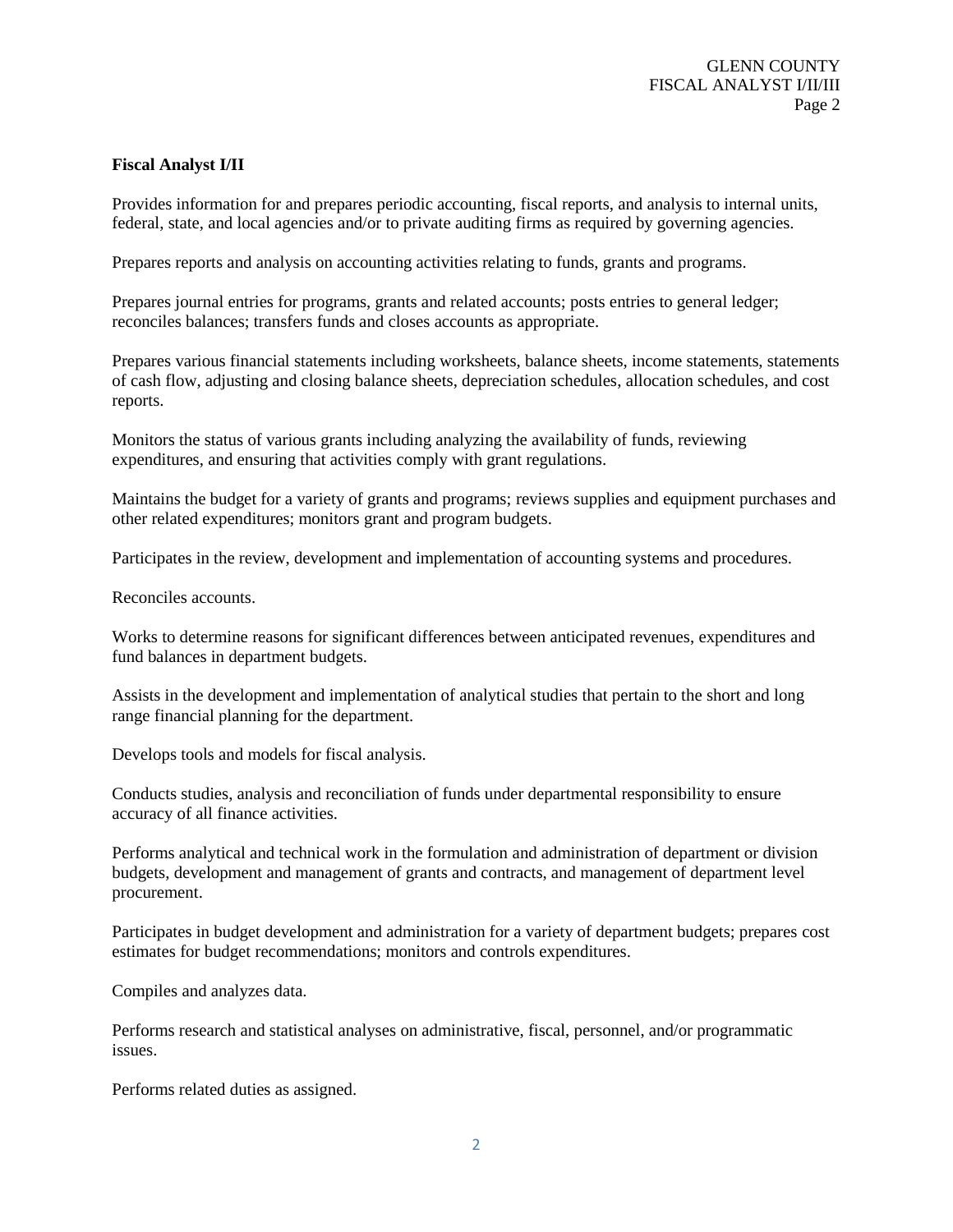**Fiscal Analyst III** (in addition to the duties above):

Performs the most complex accounting and analytical work, including determining cost allocation methods, managing funds, and calculating interim billing rates.

Performs complex fiscal analyses; prepares recommendations regarding the status of various fund balance projections, fiscal transactions, and related financial activities for an assigned department; may direct and review the work of unit staff in performing fiscal analyses and preparing recommendations.

Develops the most complex departmental budgets; may direct staff involved in the development of the budget or a portion of the budget, including the proper expenditure coding, document preparation, and other financial-related activities; monitors budgets for various units and projects.

Assures fiscal accounting oversight, monitoring, management of contracts, grants, and other funding and expenditure sources.

Participates in the selection of staff, provides or coordinates staff training; works with employees to correct deficiencies.

May plan, prioritize, assign and supervise the work of Fiscal Analyst I/II and other fiscal staff.

Prepares reports and makes recommendations on departmental financial policies, procedures, and operations.

Answers questions and provides information to the public; assists auditors as needed; investigates complaints and recommends corrective action as necessary to resolve complaints.

Performs related duties as assigned.

#### QUALIFICATIONS:

#### **Fiscal Analyst I**

#### Knowledge of:

Basic principles, practices and theories of accounting.

Methods and procedures of governmental budget preparation and control.

Statistical analysis methods.

Pertinent Federal, State, and local laws, codes and regulations.

Modern office procedures, methods and equipment.

Basic mathematical principles.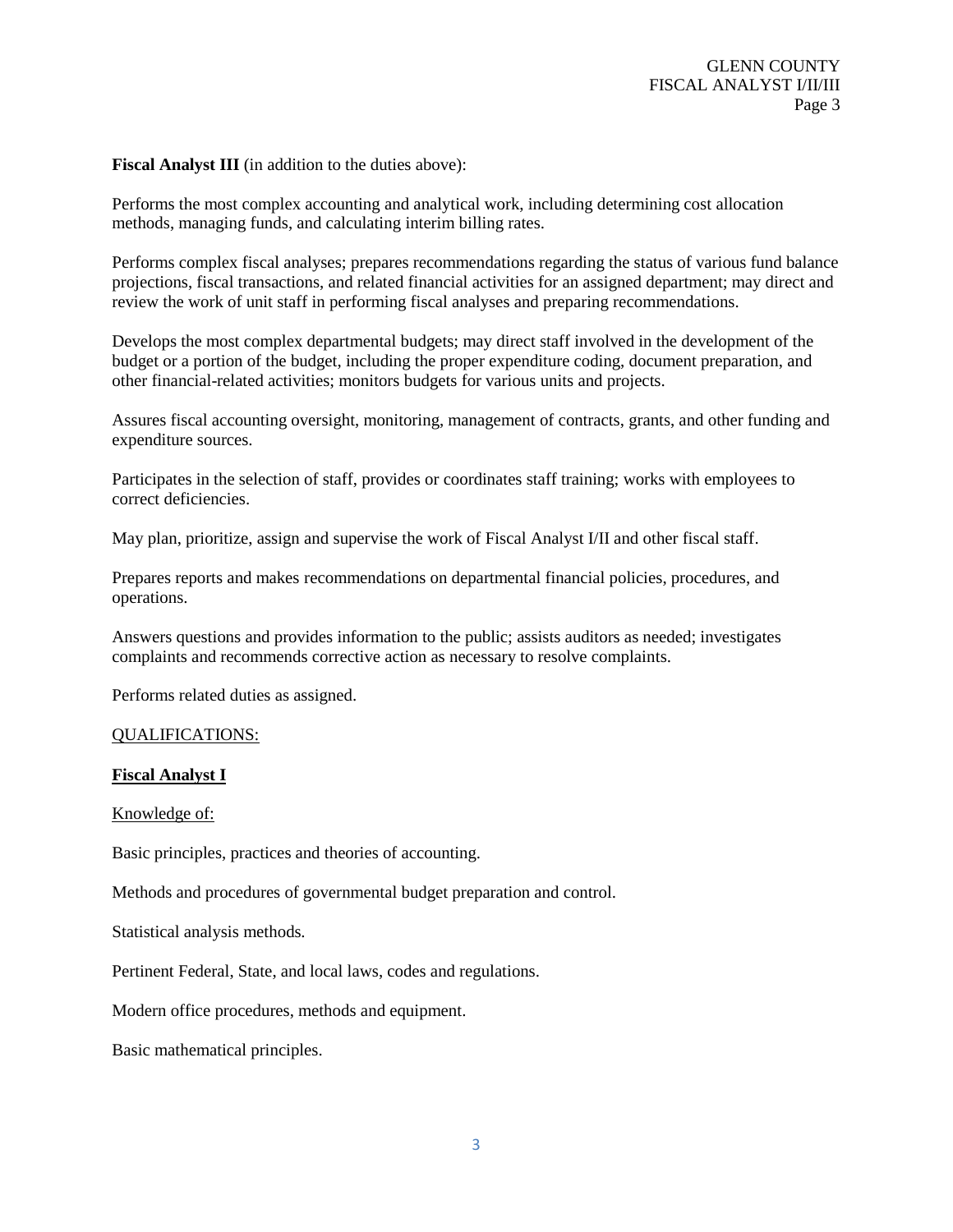#### Ability to:

Learn to interpret and apply Federal, State and local policies, procedures, laws and regulations.

Gather and analyze complex data.

Perform budget, grant, contract analysis, preparation and monitoring.

Prepare a variety of financial statements and reports.

Examine and verify financial documents.

Analyze and make effective recommendations regarding financial and accounting procedures.

Identify problems and central issues.

Reason logically and critically.

Perform, analyze and document research.

Communicate clearly and concisely, both orally and in writing.

Recommend and implement changes and improvements.

Establish and maintain cooperative-working relationships with those contacted in the course of work.

Work independently and accept increasing responsibility.

Utilize computer hardware, software and peripherals to accomplish work objectives.

**Fiscal Analyst II** (In addition to the qualifications for Fiscal Analyst I):

Knowledge of:

Intermediate principles, practices and theories of accounting.

Advanced methods and procedures of governmental budget preparation and control.

Organization, policies and operating procedures of the department.

Budgeting procedures and techniques.

**Fiscal Analyst III** (In addition to the qualifications for Fiscal Analyst I/II):

Knowledge of:

Advanced principles and practices and theories of accounting.

Principles of supervision, training, and leadership.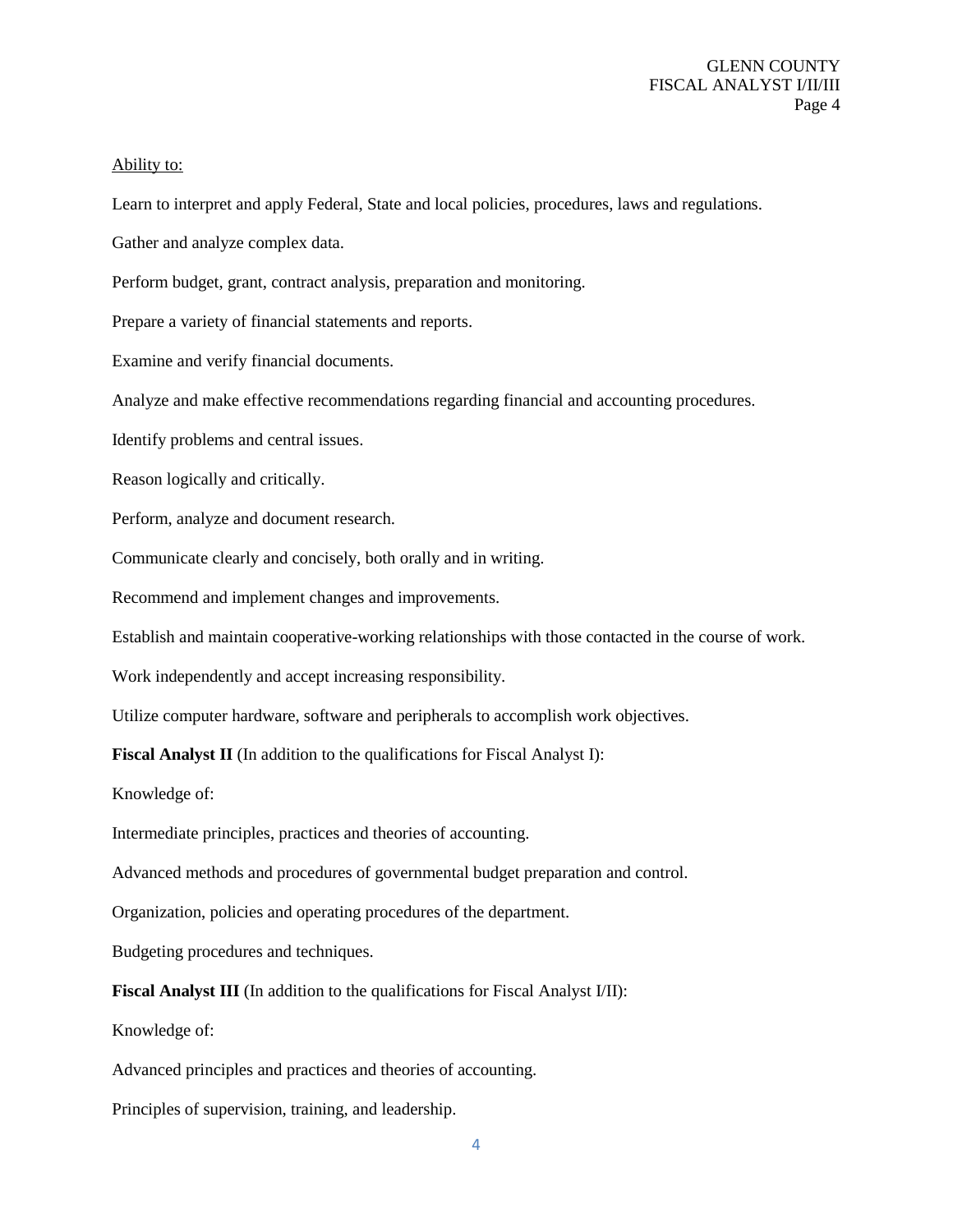Ability to:

Analyze and evaluate accounting and auditing problems.

Handle highly difficult and sensitive issues and projects.

Understand, interpret, and apply complex laws, rules, and regulations as they relate to various areas of responsibility.

Collect, interpret and evaluate complex narrative and statistical data pertaining to fiscal and management matters.

Develop pertinent accounting and related data in the preparation of reports and statements; prepare complex financial and statistical reports.

Supervises the work of subordinate support staff as assigned.

# EXPERIENCE AND TRAINING GUIDELINES

Any combination of experience and training that would likely provide the required knowledge and abilities is qualifying. A typical way to obtain the knowledge and abilities would be:

### Experience:

**Fiscal Analyst I:** Some professional level accounting or fiscal analytical experience is desirable.

**Fiscal Analyst II**: At least one (1) year of professional level accounting experience as Fiscal Analyst I in Glenn County, or Two (2) years of professional accounting or fiscal analytical experience in a private or public entity. Incumbents do not automatically promote to Fiscal Analyst II.

**Fiscal Analyst III**: At least one (1) year of professional level accounting experience as Fiscal Analyst II in Glenn County, or Three (3) years of professional accounting or fiscal analytical experience in a private or public entity. Incumbents do not automatically promote to Fiscal Analyst III.

## Training (for all levels):

Equivalent to a Bachelor's degree from an accredited college or university with major course work in accounting, finance, business administration or a related field.

Substitution: Additional progressively responsible experience in accounting or financial analysis may be substituted for the required education on a year-for-year basis up to a maximum of two years.

## License:

Some positions in this classification may require incumbents to possess and maintain a valid California driver's license, Class C or higher, to carry out job related duties. Individuals who do not meet this requirement due to a physical or mental disability may request a reasonable accommodation.